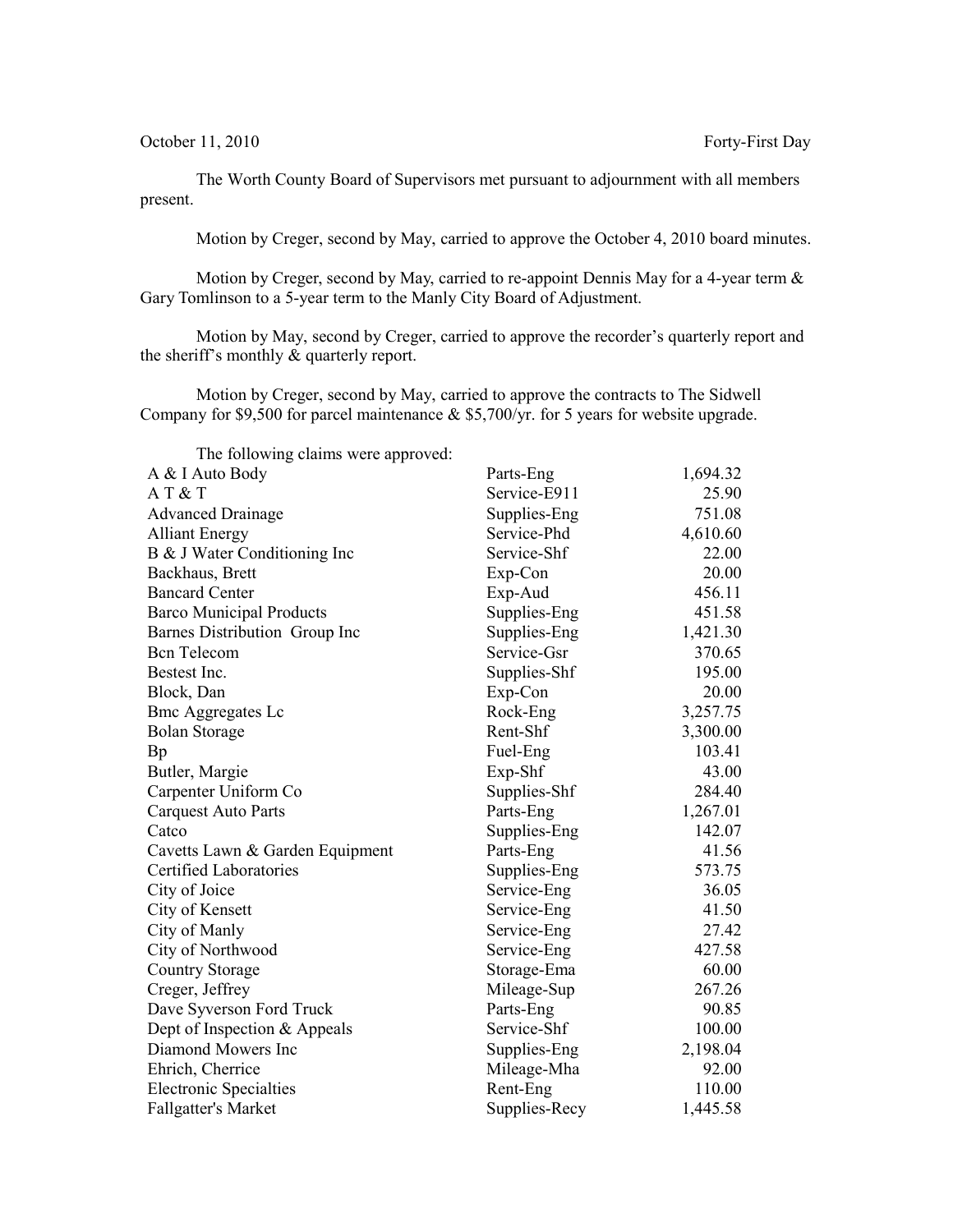| Fisher, Jane                      | Mileage-Mha      | 270.48    |
|-----------------------------------|------------------|-----------|
| <b>Freeborn Construction</b>      | Service-Eng      | 1,488.00  |
| Greve Law Office                  | Copies-Att       | 146.50    |
| Hanson, Jim                       | Exp-Con          | 20.00     |
| Hart Brothers Weapon              | Supplies-Shf     | 347.50    |
| Haugen, David                     | Mileage-Sup      | 108.10    |
| Hawkeye Foodservice Dist          | Supplies-Shf     | 554.73    |
| <b>Healthworks</b>                | Service-Eng      | 72.00     |
| Henry M. Adkins & Son Inc.        | Supplies-Aud     | 66.10     |
| Huber Supply Co                   | Supplies-Eng     | 64.80     |
| Imwca                             | Premium-Ins      | 9,014.00  |
| Iowa Apco                         | Edu=E911         | 145.00    |
| Iowa Dept of Transportation       | Supplies-Eng     | 538.00    |
| Iowa Division of Labor Service    | Service-Gsr      | 50.00     |
| Iowa Emergency Number Associat    | Edu-E911         | 165.00    |
| Iowa State Sheriff's & Deputies   | Edu-Shf          | 150.00    |
| <b>Iowa Workforce Development</b> | Unemployment Ins | 371.53    |
| <b>Isac</b>                       | Edu-Rec          | 535.00    |
| J & J Machining Welding & Fabr    | Supplies-Eng     | 196.60    |
| Joe's Collision & Performance     | Service-Shf      | 120.35    |
| Johnson, Hal                      | Taxes-Phd        | 989.66    |
| Kathleen's Care Inc               | Service-Mha      | 720.00    |
| L R Falk Const Co                 | Rock-Eng         | 3,720.28  |
| Larsen Plumbing                   | Service-Gsr      | 129.75    |
| <b>Larson Printing Company</b>    | Supplies-Con     | 203.40    |
| Lexis-Nexis                       | Service-Att      | 128.00    |
| Liberty Square                    | Service-Mha      | 1,915.80  |
| Low's Standard                    | Fuel-Asr         | 57.62     |
| Mail Services Llc                 | Service-Trs      | 233.26    |
| Mainstay Systems Inc              | Service-Shf      | 1,185.00  |
| Manly Junction Signal             | Service-Phd      | 627.08    |
| <b>Marquart Concrete Products</b> | Supplies-Con     | 92.36     |
| Marshall & Swift Inc              | Supplies-Gsr     | 358.42    |
| Martin Bros Dist Co. Inc          | Supplies-Gsr     | 394.64    |
| Martin Marietta Materials         | Rock-Eng         | 10,202.84 |
| Mediacom                          | Service-Con      | 159.90    |
| Mental Health Center              | Service-Shf      | 8,937.90  |
| Mid-States Organized Crime Inf    | Edu-Shf          | 400.00    |
| Mireles, Sandra                   | Exp-Mha          | 350.83    |
| Mitchell County Ema               | Mileage-Ema      | 247.94    |
| Mueller, Dean A                   | Exp-Con          | 19.32     |
| Niacog                            | Service-Tra      | 315.75    |
| Niebur, Ellen                     | Mileage-Mha      | 34.04     |
| Nora Springs Rockford Register    | Service-Aud      | 258.00    |
| North Country Equipment           | Supplies-Eng     | 61.70     |
| North Iowa Eye Clinic             | Service-Shf      | 436.00    |
| Northern Ia Construction          | Supplies-Eng     | 2,565.64  |
| Northwood Ag Products             | Credit-Con       | 681.31    |
| Northwood Anchor                  | Service-Ema      | 516.26    |
| Northwood Sanitation              | Service-Phd      | 245.00    |